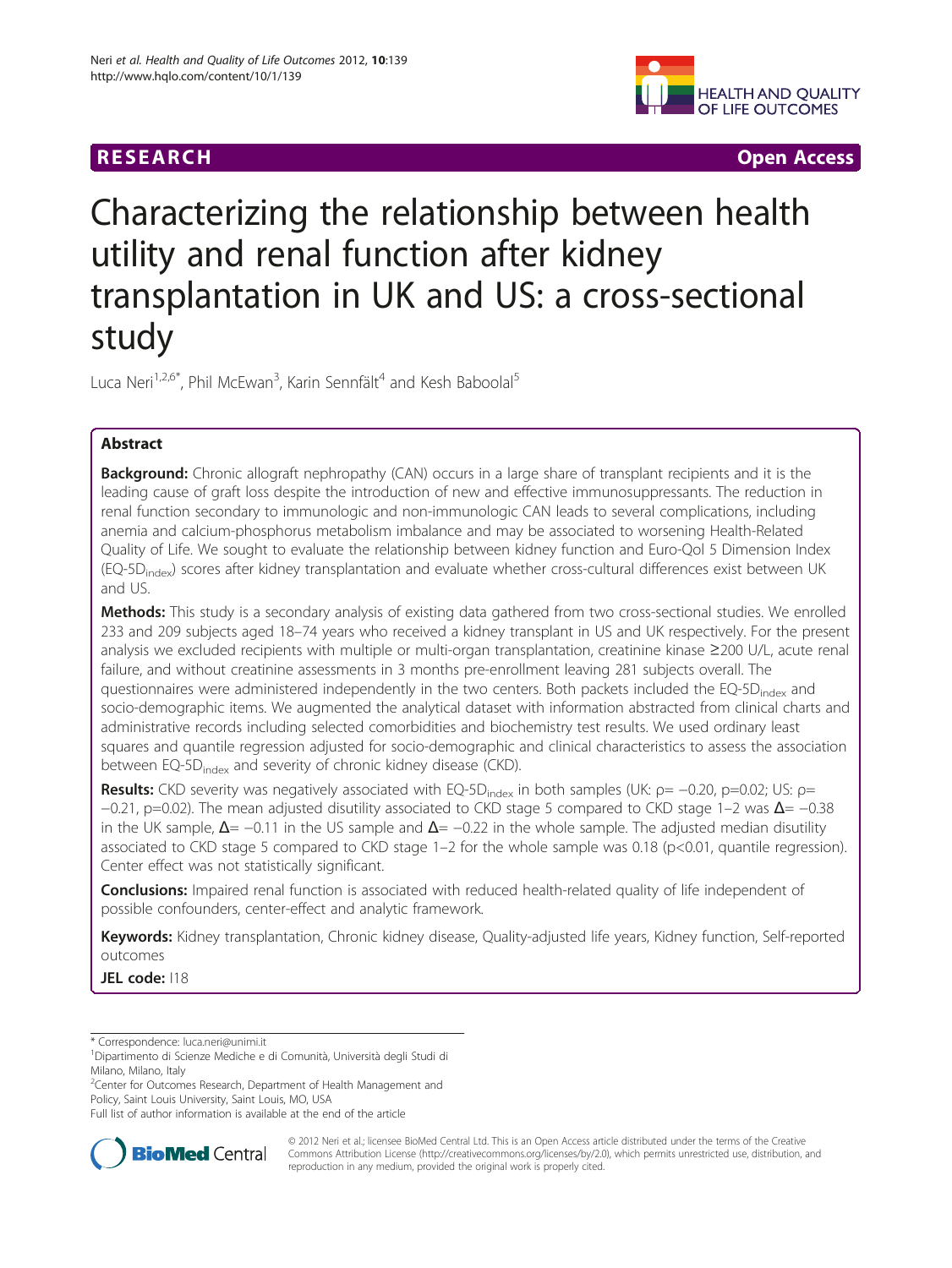## Introduction

Kidney transplantation (KTX) is the treatment of choice in End Stage Renal Disease. In the EU and the US the number of transplantations performed increased in the last 15 years but waiting lists for transplantation continue to grow because demand exceeds organ supply [\[1,2\]](#page-6-0). Graft survival at 1 year is about 98% and 90% in UK and US respectively [\[3,4\]](#page-6-0). Unfortunately, graft survival beyond five years has remained unchanged since the 1970s : Chronic allograft nephropathy (CAN) occurs in a large share of transplant recipients and it is the leading cause of late allograft loss despite the introduction of new and effective immunosuppressant [[5](#page-6-0)]. Paradoxically, the widely used calcineurin inhibitors, though effective for immunosuppression, are nephrotoxic, impair glucose homeostasis and thus contribute to late allograft loss and cardiovascular mortality [[6-9\]](#page-6-0). Immunosuppressive regimens that preserve renal function may lead to a reduction in graft failure. Additionally, renal impairment affects several body functions and cause symptoms that may reduce healthrelated quality of life (HRQOL).

We have recently shown that impaired renal function is associated with reduced health-related quality of life in North-American kidney transplant recipients [[10](#page-6-0)]. However residual confounding due to lack of information concerning clinical history of diabetes and cardiovascular diseases could not be ruled out as an alternative explanation of our previous findings. Additionally, to our knowledge there is no data concerning the possible effect of cross-cultural differences on the association between kidney function and health utilities among European and North-American patients. Since cross-cultural differences in quality of life [[11](#page-6-0)[-13\]](#page-7-0) might influence the outcome of cost-effectiveness analyses, it is important to evaluate whether the association of health utilities and renal function is confirmed in the European context. In the present study we evaluated the relationship between health utilities and kidney function after transplantation in patients enrolled in UK and US and whether cross-cultural difference exists between these two countries.

## Methods

#### Subjects and procedures

Data was obtained from KTX patients enrolled at the kidney transplant facilities of the Renal Unit at the Cardiff and Wales NHS Trust in Cardiff, UK (n=209) and Saint Louis University Hospital, St. Louis, MO (n=233);

#### Description of US sample and data collection procedures

Patients were identified from the renal departmental database of the Saint Louis University Hospital from January 2008 to June 2008. All adult patients (18–74 years old) with a documented kidney transplantation were asked to answer a self-administered questionnaire during a regular visit at the transplant clinic (n=282). Patients providing informed consent were 233 (82% of the original sample). We excluded patients with multi-organ or multiple transplant, and those with no serum creatinine measurements in the 3 months prior to the interview. Since severe acute health events may affect quality of life and determine transient variation in Glomerular Filtration Rate (GFR) we also excluded patients who underwent major surgery in the months prior to enrollment and those with markers of acute cellular damage (Creatine-Kinase > 200 U/L). The final sample resulted in 137 patients. Information including biochemistry assessments results obtained in the 3 months prior to interview and lifetime medical history was abstracted from clinical charts, transplant coordinators records and electronic medical records. We evaluated the accuracy of data reporting across the 3 different sources by evaluating the agreement of laboratory test results performed on the same date for each subject. Since the agreement was almost perfect  $(\rho=0.99)$  for all laboratory test results considered) we merged the information into one common clinical database in order to maximize data completeness. The Saint Louis University Institutional Review Board approved the study protocol.

## Description of UK sample and data collection procedures

All patients registered in the renal departmental database of the Cardiff and Vale NHS Trust in September 2002 (n=1251) were asked to answer a self-administered questionnaire. Of them 157 were on Continuous Ambulatory Peritonale Dialysis, 268 were on hemodialysis, 115 were on CKD pre-dialysis stage, and 711 received a transplantation. All patients treated at the renal clinic received a postal-survey at their home while those on chronic dialysis at the time of survey were asked to complete the questionnaire during a regular dialysis session . . Patients providing the informed consent were 33.3% of the original sample (29,4% among transplant recipients). For the present analysis we included all adult patients with a documented kidney transplant who completed the survey questionnaire (n=209 of whom 14 were on dialysis after graft failure at the time of survey). and had at least one serum creatinine measurement in the 3 months prior to the interview (n=144). No patient with markers of acute cellular damage in the 3 months prior to survey return date were identified (Creatine-Kinase > 200 U/L). Clinical data including serum creatinine concentrations and medical history were abstracted from the clinical database of the Cardiff and Vale NHS Trust.

## **Outcome**

Our outcome measure was the Euro-QOL 5-Dimension Index (EQ-5D $_{index}$ ). Its classification system consists of 5 attributes (Mobility, Self-Care, Usual Activities, Pain/Discomfort, and Anxiety/Depression) defining unique 5-digit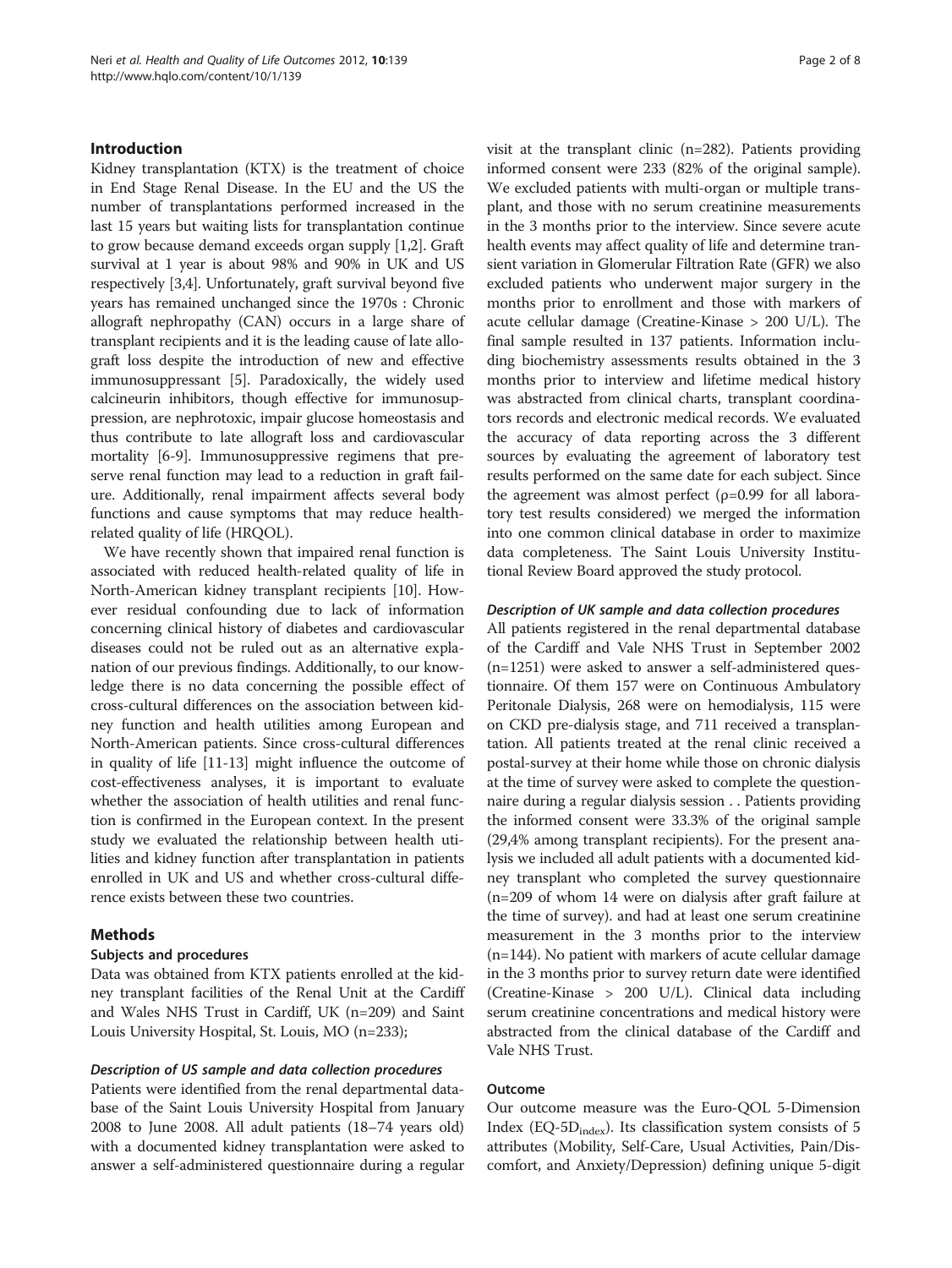health state vectors ranging from 11111 for perfect health to 33333 for the worst possible state of health [\[14\]](#page-7-0). Since data from this study may be of particular relevance for cost-effectiveness analyses, we used the tariffs estimated by Shaw et al. to calculate the  $EQ-5D_{index}$  score for the US sample [\[15](#page-7-0)] and the tariffs developed by Dolan [\[16](#page-7-0)] for the UK sample, which allow extensive comparability.

#### Predictor and covariates

We obtained clinical information from patients' charts. We collected all laboratory test results recorded in the 3 month period prior to the date of questionnaire administration (serum creatinine, albumin, hemoglobin, Alanine Transaminase (ALT), Aspartate Transaminase (AST), creatine kinase, glucose, phosphorus and calcium). We estimated Glomerular Filtration Rate (GFR) with the MDRD equation (4-variable) [\[17\]](#page-7-0). We classified patients according to renal function with the National Kidney Foundation Chronic Kidney Disease (CKD) staging system [\[17\]](#page-7-0) (CKD 1–2, eGFR ≥ 60 ml/min/1.73 m2; CKD 3, 60 ml/min/ 1.73 m2 >  $eGFR \ge 30$  ml/min/1.73 m2; CKD 4, 30 ml/ min/1.73 m2 > eGFR ≥ 15 ml/min/1.73 m2; CKD 5, eGFR < 15 ml/min/1.73m2 or patient on dialysis). Both questionnaire administered in US and UK included a section on socio-demographic characteristics (age, gender, education, ethnicity, employment status). For the US sample, depression was defined by self-reported medical diagnosis in the 12 months prior to the interview or prescription of antidrepssant/anti-anxiety medication as reported in clinical charts. For the UK sample the same comorbidity were defined using ICD9 codes listed in Quan H. et al. [\[18\]](#page-7-0), and Li, B., et al. [\[19\]](#page-7-0). Lifetime diagnoses of diabetes and cardiovascular diseases were abstracted from clinical charts (electronic records and hardcopies) in both samples. Diabetes was defined by ICD-9 (or ICD-10) codes (complicated and uncomplicated as defined in Quan H. et al. [[18](#page-7-0)]) anytime, prescription of insulin or any anti-diabetic drug in the 90 days screening period. Cardio-vascular disease was defined by ICD-9 (or ICD-10) codes anytime in patient's history (myocardial infarction, congestive heart failure, peripheral vascular diseases and cerebrovascular diseases (Quan H. et al. [\[18\]](#page-7-0)).

#### Analysis

Descriptive statistics were calculated and reported as mean  $\pm$  standard deviation (or median with interquartile range) for continuous variables and frequency for categorical variables. Differences in socio-demographic and clinical characteristics across CKD stages were tested by  $\chi$ 2 for categorical variables and Analysis of Variance (or Kruskall-Wallis test when appropriate) for continuous variables. We evaluated the unadjusted associations between CKD severity, glucose, AST, hemoglobin, phosphorus, calcium, and Albumin serum concentrations with Spearman's correlation coefficient. Spearman's correlation was also used to test unadjusted associations between eGFR (or CKD stages) and quality of life.

Ordinary Least Square (OLS) models are traditionally adopted to analyze quality of life data. Under ideal conditions they have attractive properties: the conditional mean is an easy-to-interpret, parsimonious representation of the relationship between a continuous outcome and a predictor variable. Additionally, economic models used in cost-effectiveness analysis adopt adjusted means from OLS models in Quality-Adjusted Life Years (QALY) calculation. For this reason we initially used general linear models to obtain adjusted association estimates. Since EQ-5Dindex scores were strongly skewed and OLS regression assumptions were not satisfied, we identified the power transformation maximizing model  $\mathbb{R}^2$  with the SAS Proc Transform routine:

$$
Q\hat{O}L = \sqrt[2]{-(QOL \cdot 100) + 100.1},
$$

where  $Q \hat{O} L$  is the transformed dependent variable of the general linear model and QOL is the raw health utility score.

We specified 2 consecutive steps for the GLM analyses. In the first step we included renal function alone to assess the unadjusted coefficients of association. Variables included in the second step were age, gender, ethnicity, months since transplant, diagnosis of diabetes, hypertension, cardiovascular diseases, anxiety/depression, ALT, AST, glucose levels and center of enrollment. From the second step, we obtained adjusted means for each CKD category (as defined above). Results were backtransformed into the original scale, correcting for backtransformation bias [\[20\]](#page-7-0). Significance of trend across CKD categories was assessed by partial Spearman's correlation including all variables entered at each consecutive step.

Since the distribution of the  $EQ-5D_{index}$  score was strongly skewed and a relevant ceiling effect was observed, we used Quantile Regression to evaluate the consistency of the association between renal impairment and HRQOL at the 15th, 30th, 50th, 70th and 85th quantile of the outcome distribution [\[21](#page-7-0)] Quantile regression minimizes mean absolute distance at a given quantile, rather than modeling the conditional mean as in standard regression. Quantile regression is robust to departures from ordinary least square assumptions. In quantile regression, a quantile, such as the median, depends on the ranks of the Y values, and not on specific values in the tails of the distribution. Quantile regression was introduced by Koenker and Bassett (1978) [[22](#page-7-0)], for the analysis of linear and nonlinear response models. Useful features of quantile regression include (a) the models can be used to characterize the entire conditional distribution of a dependent variable; (b) the resulting estimated coefficients from quantile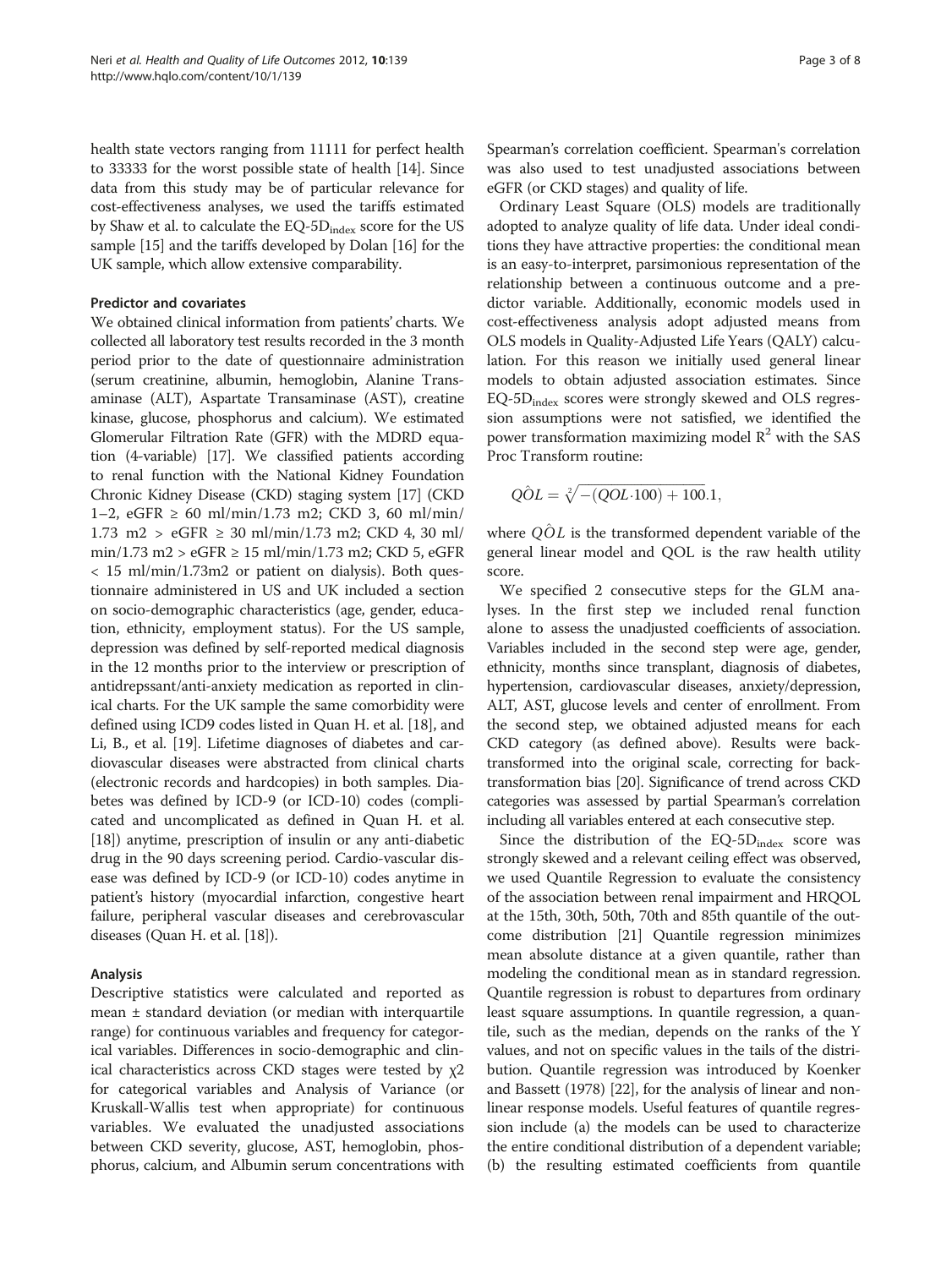regression are robust to outlier observations on the dependent variable and violation of normality and homoscedasticity of the error term; (c) the resulting estimators are more efficient than those from OLS in the case that the error term is non-normal; (d) potentially different solutions at different quantiles may be interpreted as differences in the response of the dependent variable to change in the regressors at various points in the conditional distribution of the dependent variable; e) parameter estimates can be interpreted as change in the dependent variable per unit change in the independent variable, allowing direct comparison with OLS parameter estimates. We modeled the relationship of CKD stages (categorical variable) with HRQOL and calculated adjusted medians using parameters estimates obtained with Quantile Regression. We modeled the relationship between eGFR with HRQOL using the raw outcome data. Models have been adjusted for age, gender, education, ethnicity, time since transplant, diagnosis of diabetes, hypertension, cardiovascular diseases, glucose levels and AST. In all models (OLS and Quantile Regression) renal function was included alternatively as a continuous (eGFR) or categorical variable. Center effect was accommodated by including in the regression models an indicator variable denoting the center of enrollment and its interaction term with the main predictor of the analysis. Parameter estimates in all analysis on the continuous predictor refer to a 10 ml/min./1.73 m<sup>2</sup> change in eGFR.

Blood concentrations of Hemoglobin, Albumin, Calcium and Phosphorus were not considered as confounders in the statistical models since they may be part of the causal pathway linking CKD severity and HRQOL. In order to evaluate whether the association between eGFR and HRQOL was partially independent from the hypothesized mediators we included those variables to the statistical models in a secondary analysis.

We considered  $P$  values  $< 0.05$  as statistically significant and p<0.10 as marginally significant. We used SAS  $9.2^{\circ}$ to conduct all the analyses.

## Power considerations

For the main outcome (mean EQ-5D index utility estimate), the pooled sample size would achieve  $\sim80\%$  power of detecting a small effect size of 0.23 in a ANOVA test of 4 groups of similar size. This effect size corresponds to a 0.04 difference across CKD classes, a difference considered clinically significant [[16,23-25\]](#page-7-0).

## Results

Demographic and clinical characteristics of study sample are summarized in Table [1.](#page-4-0) The majority of subjects had mild or moderate CKD (stage 1-2-3, 62.3% and 74.3% in UK and US respectively,  $p<0.01$ ). The mean eGFR was 39.8 (STD= 22.2) in the UK sample and 53.3 (28.0) in the

US sample. UK patients were more likely to have hypertension and had a transplant for a longer time while had higher hemoglobin and calcium levels and were less likely to have diabetes and depression (Table [1](#page-4-0)). Patients with more advanced CKD had lower hemoglobin ( $\rho = -0.40$ ; p<0.001), albumin ( $\rho = -0.35$ ; p<0.001), and calcium ( $\rho = -0.25$ ; p<0.001) serum concentration while phosphorus levels were directly correlated with the severity of renal disease ( $\rho = 0.45$ ; p<0.001).

The median EQ-5D<sub>index</sub> scores in the two samples were  $0.73$  (UK, IQ range =  $0.23$ ) and  $0.83$  (US, IQ range = 0.20). CKD severity was associated to  $EQ-5D<sub>index</sub>$  score in both samples (UK:  $p = -0.20$ ,  $p = 0.02$ ; US:  $p = 0.21$ ,  $p = 0.02$ ). The mean unadjusted disutility associated to CKD stage 5 compared to CKD stage  $1-2$  was  $\Delta = -0.22$ ( $p<0.01$ ) in the pooled sample,  $\Delta$  = -0.25 in the UK sample  $(p=0.01)$  and  $\Delta = -0.09$  (p=0.04) in the US sample (p values based on 1-way ANOVA, pre-specified linear contrast).

The trend in  $EQ-5D_{index}$  across CKD stages evaluated with Spearman's partial correlation was  $p = -0.18$  (p<0.01; pooled sample),  $\rho = -0.20$  (p<0.01; UK sample),  $\rho = -0.18$ (p<0.01; US sample) after adjustment for age, gender, center of enrollment, diabetes, cardiovascular diseases, anxiety or depression, hypertension, ALT, AST, months since transplant. The mean adjusted disutility associated to CKD stage 5 compared to CKD stage  $1-2$  was  $\Delta = -0.38$ in the UK sample and  $\Delta$  = -0.11 in the US sample (Figure [1](#page-4-0) and Table [2\)](#page-5-0). After removing the 14 patients on dialysis, only 3 patients remained in CKD stage 5 and the association between CKD severity and HRQOL in the UK sample was not statistically significant (not shown). No significant interaction between age, gender, and eGFR was observed. After including mean serum hemoglobin, albumin and phosphorus in the regression models the association between CKD severity and  $EQ-5D_{index}$  was strongly attenuated and lost statistical significance. The interaction term between center of enrollment and CKD severity was not significant in any model.

Since the interaction between CKD severity and center of enrollment was not significant, we tested the association between renal impairment and  $EQ-5D_{index}$  with quantile regression in the pooled sample. Results from quantile regression are summarized in Figures [1](#page-4-0) and [2](#page-5-0). The adjusted median disutility associated to CKD stage 5 compared to CKD stage 1–2 for the whole sample was 0.18 (Wald test for trend across categories,  $p<0.01$ ), slightly smaller than the adjusted mean disutility estimated from GLM (0.22, Wald test for trend across categories, p<0.01) (Figure [1](#page-4-0)). According to the results obtained evaluating the quantile process (τ being evaluated:  $0.15$ , 0.30, 0.50, 0.70, 0.85) the association between eGFR (entered as a continuous variable) and  $EQ-5D_{index}$  was slightly stronger in the upper tail of the outcome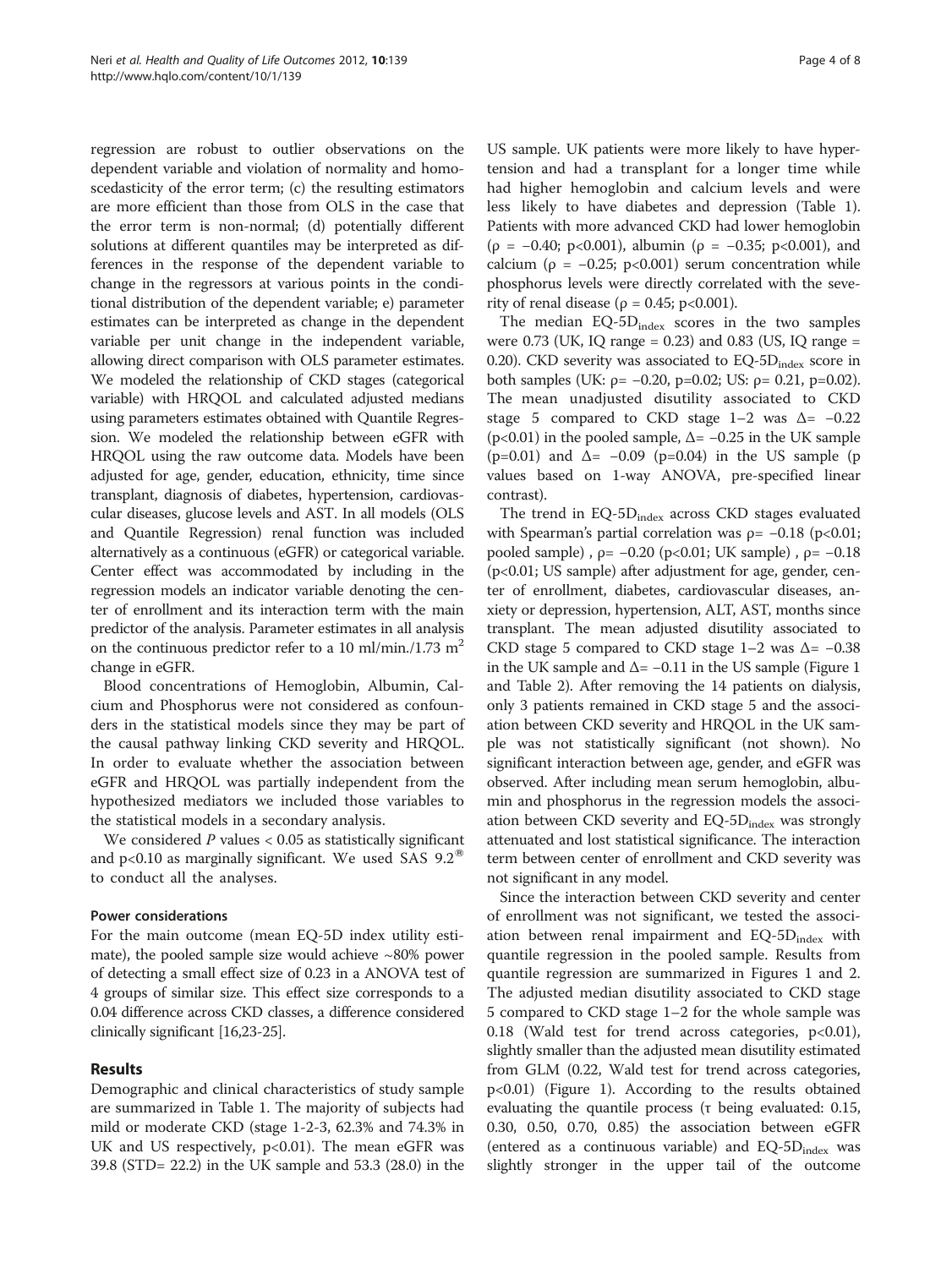| <b>Characteristics</b>       | UK Sample (N=144)   | US sample $(N=137)$ |        |
|------------------------------|---------------------|---------------------|--------|
|                              | Mean (STD) or N (%) |                     | $p^*$  |
| CKD stage                    |                     |                     | < 0.01 |
| CKD stage 1-2                | 24 (16.8)           | 51 (37.5)           |        |
| CKD stage 3                  | 65(45.5)            | 50 (36.8)           |        |
| CKD stage 4                  | 37 (25.9)           | 26(19.1)            |        |
| CKD stage 5                  | $17 * (11.9)$       | 9(6.6)              |        |
| Women                        | 56 (39.2)           | 46 (33.3)           | 0.35   |
| Age                          | 52.0 (13.8)         | 49.1 (12.9)         | 0.07   |
| Months since Transplant      | 63.7 (40.9)         | 39.5 (52.8)         | < 0.01 |
| <b>Diabetes</b>              | 26(18.2)            | 46 (33.3)           | < 0.01 |
| Cardiovascular Disease (CVD) | 44 (30.1)           | 31(22.6)            | 0.13   |
| Hypertension (HTN)           | 82 (57.3)           | 40 (29.2)           | < 0.01 |
| Depression/Anxiety           | 5(3.5)              | 15(11.0)            | 0.01   |
| Albumin                      | 4.1(0.3)            | 4.0(0.4)            | 0.02   |
| Hemoglobin                   | 12.9(1.6)           | 12.0(2.0)           | < 0.01 |
| Calcium                      | 9.8(0.5)            | 9.2(0.9)            | < 0.01 |
| Phosphorus                   | 3.3(1.1)            | 3.1(0.8)            | 0.08   |

<span id="page-4-0"></span>Table 1 Socio-demographic and clinical characteristics of study sample

Characteristics of study samples. \* Fourteen subjects were returned to dialysis at the time of survey. \* p values based on X<sup>2</sup> or Student's t-test.

distribution. Parameter estimates ranged from 0.02 (τ=0.15) to 0.06 (τ=0.85) and were not significant at τ<0.30 (Figure [2a](#page-5-0)). In the upper half of the outcome distribution (τ>0.50) the relationship between eGFR and EQ- $5D_{index}$  was non-linear: the coefficient estimate for eGFR<sup>2</sup> ranged from −0.003 to −0.004 and was statistically significant at the 5% confidence level (Figure [2b\)](#page-5-0). The interaction term between the indicator variable denoting the center of enrollment and eGFR was not significant at any percentile of the outcome variable.

## **Discussion**

According with previous findings [[10,](#page-6-0)[26\]](#page-7-0), we observed a statistically significant association between kidney disease severity and health utilities. This relationship was



robust to adjustment for several confounders and was observed in both the US and UK samples. However after including hemoglobin, phosphorus and albumin serum concentrations in the analysis, the association of CKD severity and EQ-5D <sub>index</sub> was strongly attenuated and was not statistically significant. Since Chronic Kidney Disease is associated with reduced hematopoiesis, accumulation of waste products, mineral metabolism imbalance and chronic inflammation, our results suggest that that the association between HRQOL and CKD could mostly be explained by its related functional impairments. However, hypotheses concerning meditational effects are beyond the scope of our cross-sectional design and should be further tested in longitudinal studies adopting appropriate statistical techniques (i.e. path analysis or structural equation modeling).

We have found no evidence of a moderating center effect on the relationship between HRQOL and CKD severity in both OLS and Quantile regression framework. However the difference across centers in the estimated disutility associated to CKD stage 5 compared to CKD stage 1–2 was large and clinically significant according to proposed thresholds defining minimal clinically important difference [[16,23-25\]](#page-7-0) and merits further investigation. Previous research have highlighted possible cross-cultural discrepancies in health-related quality of life [\[11](#page-6-0)-[13\]](#page-7-0). However, US preference-based algorithm produces scores with a smaller range than the UK scores, possibly resulting in smaller difference scores and partially contributing to cross-national differences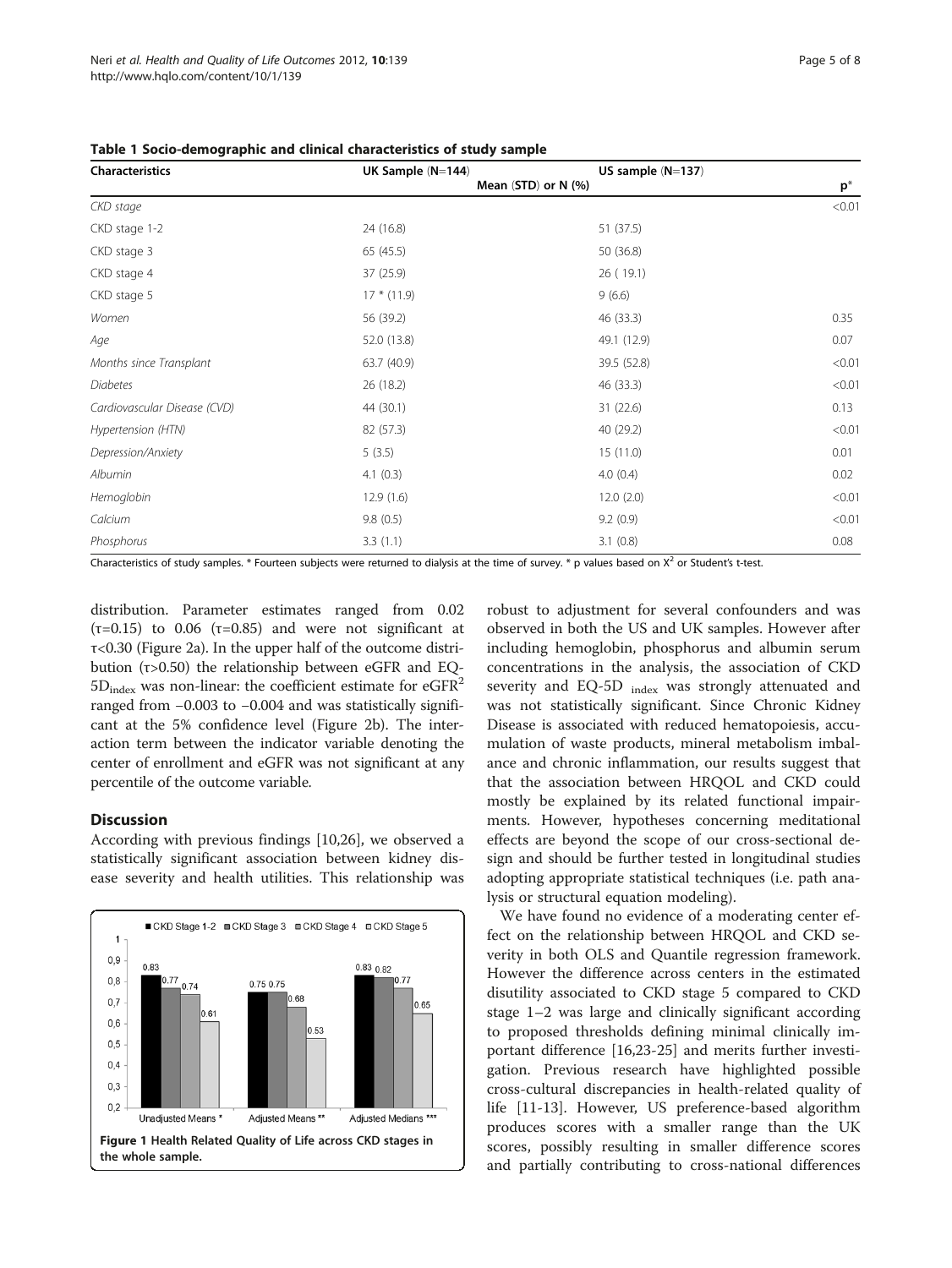|        |                             | CKD stage 1–2 (eGFR $\geq$ 60) CKD stage 3 (60 > eGFR $\geq$ 30) CKD stage 4 (30 > eGFR $\geq$ 15) CKD stage 5 (eGFR $\leq$ 15) |       |      |      |
|--------|-----------------------------|---------------------------------------------------------------------------------------------------------------------------------|-------|------|------|
| Sample | Mean EQ-5D <sub>index</sub> |                                                                                                                                 |       |      |      |
| US     | 0.83                        | 0.85                                                                                                                            | J.78- |      | 0.04 |
| UK     | 0.64                        | .58                                                                                                                             | 0.49  | ገ 28 | 0.02 |

<span id="page-5-0"></span>Table 2 Adjusted mean HRQOL scores in study sample

Adjusted mean EQ-5D<sub>index</sub> scores by kidney function classes. Means estimated with general linear models. Confidence levels refer to partial Spearman's correlation coefficient. All models have been adjusted for age, gender, months since transplant, diagnosis of diabetes, hypertension, cardiovascular diseases, anxiety/ depression and center of enrollment. The interaction term between center and CKD classes was not statistically significant.

in health utility assessments. Additionally, while all patients in the US sample had a functioning graft, the CKD stage 5 group in UK sample included 14 patients who returned to dialysis after graft loss at the moment of the interview. After removing from the analysis all patients on dialysis after graft failure only 3 patients remained in CKD stage 5 group (UK sample), preventing a statistically stable estimation of association. Whether patients with failed graft should be included in the analysis of health utility after kidney transplant is debatable. Returning to dialysis is the necessary course of events for CKD stage 5 patients if survival is to be significantly prolonged and this choice is part of the natural history of the disease for all patients with severe renal impairment. While it is conceivable that graft failure may



impact on patients' physical and emotional status beyond the effects of glomerular filtration loss, dialysis partially substitutes for bodily functions otherwise insufficient in CKD 5 patients on conservative treatment. Which effect is predominant in transplant patients is a matter of empirical testing. Ideally the HRQOL reported by CKD stage 5 patients on conservative treatment should be contrasted against that of those returned on dialysis. However such a design is particularly challenging since transplant patients on stage 5 spend little time on conservative therapy and are often treated in different locations when they return to dialysis. In the only study indirectly allowing such a comparison there was no apparent differences in general HRQOL and health utility scores between dialysis patients and CKD stage 5 on conservative treatment [[26](#page-7-0)]. However the sample size of these subgroups was very small and replications of such studies would be of great importance.

It is worth noticing that the difference observed across CKD classes is clinically significant in both samples [[16](#page-7-0),[23](#page-7-0)-[25](#page-7-0)]: the unadjusted and adjusted differences across CKD classes in our sample were equal or larger than the suggested threshold for the minimal clinically important difference in health utility measures. The observed disutility associated with severe CKD corresponded to 40 and 138 days of healthy life lost for every year in CKD stage 5 compared to CKD stage 1–2 in the US and UK sample respectively.

Finally, we used quantile regression to evaluate the consistency of the association between renal impairment and HRQOL at the 15th, 30th, 50th, 70th and 85th quantile of the outcome distribution and to corroborate results from OLS regression. Even though statistically significant, median regression, which is equivalent to a quantile regression estimated for  $τ=0.50$ , yielded somewhat smaller disutility estimates compared to general linear models (ordinary least square). The quantile process estimated entering eGFR as a continuous variable indicate that the relationship between eGFR and HRQOL was slightly stronger in the upper tail of the outcome distribution. The difference in CKD-related disutility between the 15<sup>th</sup> and the 85<sup>th</sup> percentile of the outcome distribution exceeds the suggested threshold for clinical significance in utility scores, thus indicating that patients with otherwise better conditions suffer a bigger utility penalty form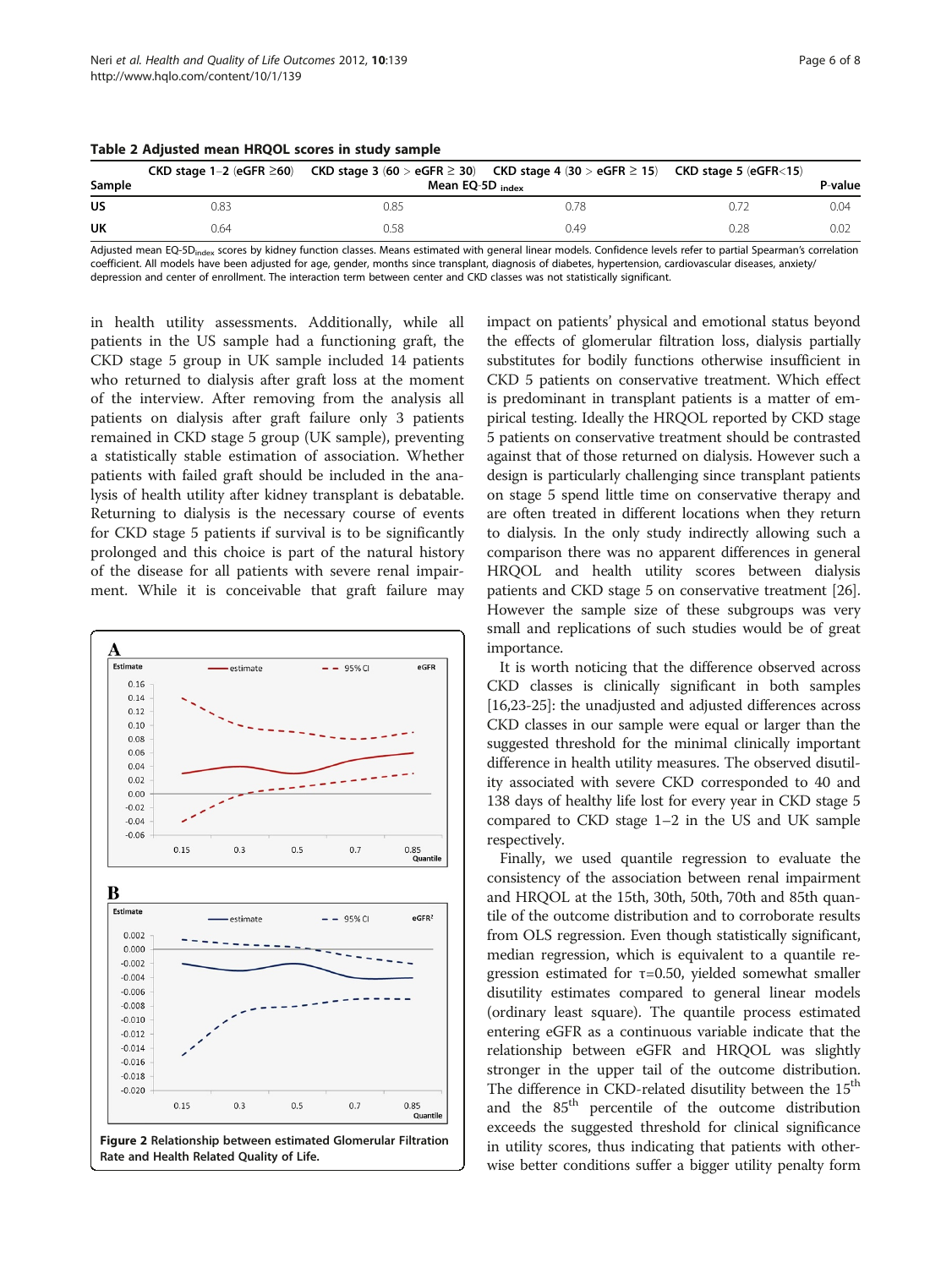<span id="page-6-0"></span>reduced renal function than patient with worse general health conditions. As a consequence our results suggest that unobserved factors might moderate the association of renal function and HRQOL. Several factors has been shown to moderate the relationship between health status and QOL including income [\[27\]](#page-7-0), social support [\[28\]](#page-7-0), personality traits [[29](#page-7-0)] and contextual factors [\[30](#page-7-0)]. In our sample neither gender nor age moderated the relationship between quality of life and renal function. However our study was not designed to test moderating effects by measured clinical characters and other potentially important factors on the observed relationship.

The strengths of the present study are: i) our data expands the current knowledge on cross-national HRQOL studies; ii) we adjusted for several known correlates of HRQOL in multivariable regression ; iii) we used multiple serum creatinine assessments collected in the 3 month period prior to enrollment to define study groups in order to minimize classification bias; iv) we confirmed the consistency of our results under different analytic frameworks. However, our study presents some limitations. First, we lacked information on possibly important confounders such as type of transplant (i.e. living/deceased donor), immunosuppression regimen, patients' personality traits. As a consequence residual confounding cannot be ruled out as an alternative explanation of our results. One additional limitation of this study is its correlational design. Additionally data collection was differently performed in the US and UK studies, which may partially bias our cross-national comparison. Further, only a small fraction of UK eligible patients responded to the questionnaire leaving a potential for selection bias possibly limiting the generalizability of our results: our sample had poorer renal function and were more likely to have hypertension and diabetes compared to the general KTX population in UK [[31,32](#page-7-0)]. Finally, cross-sectional studies cannot provide evidence of causality: even though our results are consistent with the hypothesis that the severity of renal disease and CKD-related functional impairments negatively affects patients' wellbeing, reverse causality cannot be ruled out with our data.

#### **Conclusions**

In the present cross-national cross-sectional study, we observed that a decline in kidney function was associated with worsening health utility estimates following kidney transplantation. This association was robust for adjustment for several established correlates of HRQOL and was confirmed in both UK & US centers. Even though the center effect was not statistically significant, the magnitude of the difference in health disutilities observed in the two centers merits further evaluation. Results from quantile regression confirmed the validity of the association between eGFR and EQ-5D<sub>index</sub> scores observed under OLS analytic framework and suggests that unobserved factors might moderate this association. Further studies specifically designed to characterize such moderating factors might help identify patients more likely to benefit from kidney function preserving strategies. The present analysis provides further evidence supporting efforts in preserving renal function after kidney transplantation.

#### Competing interest

LN and PME received consulting fees from BMS pharmaceuticals. KS is employed at BMS pharmaceuticals. KB has no competing interests.

#### Authors' contributions

Study design: LN and PME. Data Analysis: LN. Interpretation of results: LN, PME, KS, KB. First draft: LN. Revision and Final draft: LN, PME, KS, KB. All authors read and approved the final manuscript

#### Acknowledgments

This study has been partially funded by BMS pharmaceuticals. The abstract of this work has been presented at the 13<sup>th</sup> European ISPOR Congress held in Prague (October 2010).

#### Author details

1 Dipartimento di Scienze Mediche e di Comunità, Università degli Studi di Milano, Milano, Italy. <sup>2</sup> Center for Outcomes Research, Department of Health Management and Policy, Saint Louis University, Saint Louis, MO, USA. <sup>3</sup>Cardiff Research Consortium, Cardiff, United Kingdom. <sup>4</sup>HEOR Europe, Bristol-Myers Squibb, Rueil-Malmaison, Paris, France. <sup>5</sup>University Hospital of Wales Heath Park, Cardiff, United Kingdom. <sup>6</sup>Dipartimento di Medicina del Lavoro, "L. Devoto", quarto piano, Via San Barnaba, 8, Milano, Italy.

#### Received: 15 June 2012 Accepted: 26 September 2012 Published: 23 November 2012

#### References

- 1. U.S. Renal Data System. Chapter VII, Transplantation. USRDS 2005: Annual Data Report: Atlas of End-Stage Renal Disease in the United States,National Institutes of Health. Bethesda: National Institute of Diabetes and Digestive and Kidney Diseases; 2005. http://www.usrds.org/atlas05.aspx.
- 2. Webb L, Casula A, Ravanan R, Tomson CRV: UK renal registry 2009. 12th Annual report of the renal association, chapter 5. Nephron Clin Pract 2010, 115(1):c117–c144.
- 3. U.S. Renal Data System. Reference Table: Transplant Outcomes. USRDS: Annual Data Report: Atlas of End-Stage Renal Disease in the United States, National Institutes of Health. Bethesda: National Institute of Diabetes and Digestive and Kidney Diseases; 2006.
- 4. Ansell D, Roderick P, Steenkamp R, Tomson CRV: UK renal registry 2009. 12th Annual report of the renal association, chapter 7. Nephron Clin Pract 2010, 115(1):c117–c144.
- 5. Joostene SA, Sijpkens IWJ, Van Kooten C, Paul LC: Chronic renal allograft rejection: pathophysiologic considerations. Kidney Int 2005, 68:1–13.
- 6. Burdmann EA, Andoh TF, Yu L, Bennett WM: Cyclosporine nephrotoxicity. Semin Nephrol 2003, 23(5)):465.
- 7. Miller LW: Cardiovascular toxicities of immunosuppressive agents. Am J Transplant 2002, 2(9):807.
- 8. Nankivell BJ, Borrows RJ, Fung CL, O'Connell PJ, Allen RD, Chapman JR: The natural history of chronic allograft nephropathy. N Engl J Med 2003, 349(24):2326.
- 9. Ojo AO, Hanson JA, Wolfe RA, Leichtman AB, Agodoa LY, Port FK: Longterm survival in renal transplant recipients with graft function. Kidney Int 2000, 57(1):307.
- 10. Neri L, Dukes J, Brennan DC, Salvalaggio PR, Seelam S, Desiraju S, Schnitzler M: Impaired renal function is associated with worse self-reported outcomes after kidney transplantation. Qual Life Res 2011, 20(10):1689–1698. Apr 11, 2011. [Epub ahead of print].
- 11. Kopec JA, Williams JI, To T, Austin PC: Cross-cultural comparisons of health status in Canada using the health utilities index. Ethn Health 2001,  $6(1):41-50.$